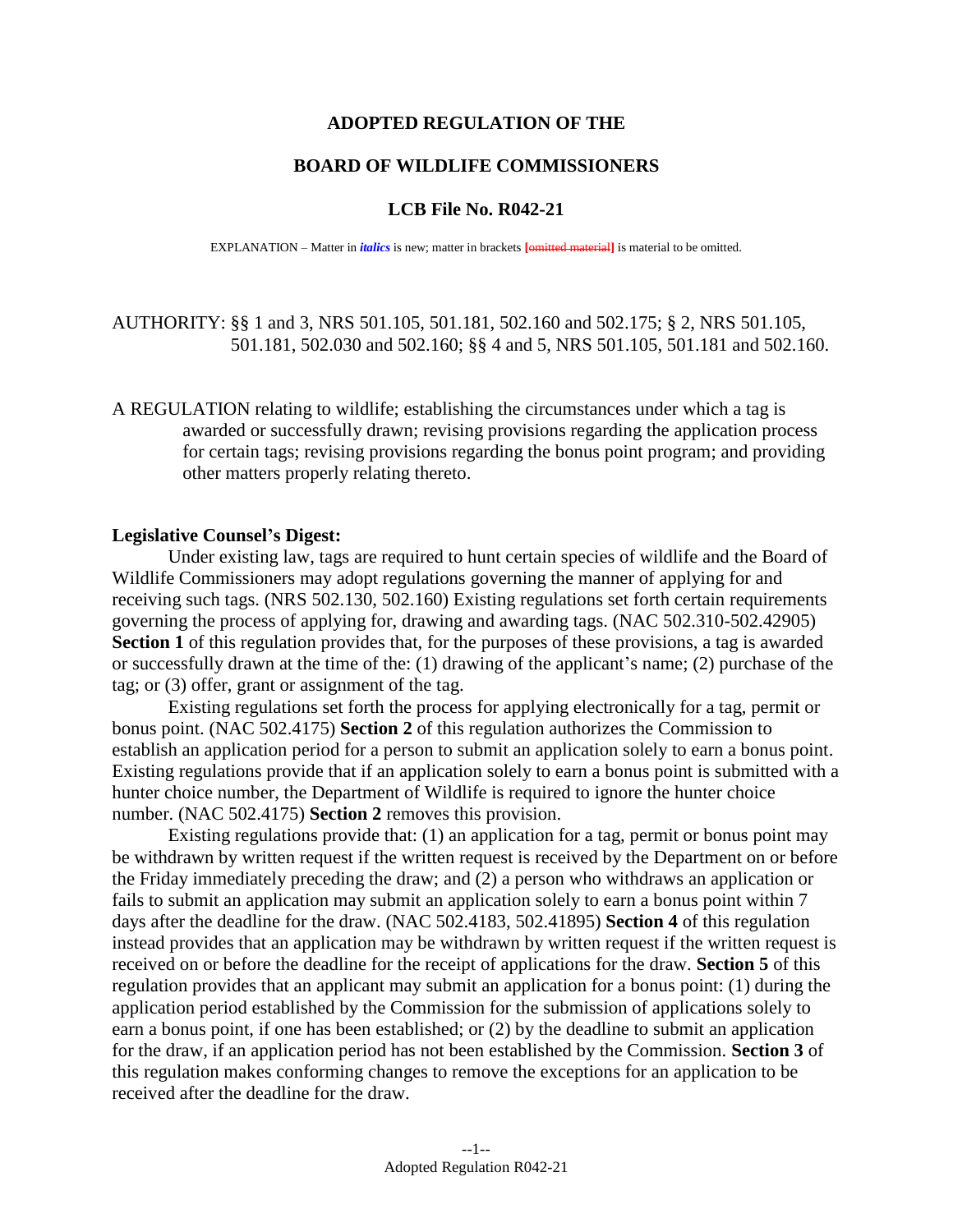**Section 1.** Chapter 502 of NAC is hereby amended by adding thereto a new section to read as follows:

*For the purposes of NAC 502.310 to 502.42905, inclusive, a tag is awarded or successfully drawn at the time of:*

*1. The drawing of the applicant's name;*

*2. The purchase of the tag; or*

*3. The offer, grant, assignment or any similar action, as determined by the Department, of the tag.*

**Sec. 2.** NAC 502.4175 is hereby amended to read as follows:

502.4175 1. Except as otherwise authorized by the Commission, a person desiring to obtain a tag, permit or bonus point without the opportunity to obtain a tag must submit an electronic application provided by the Department. In addition to any information required pursuant to NAC 502.199, the application must:

(a) Specify whether the applicant is a resident or nonresident of this State;

- (b) Specify the species or category of species for which the applicant is applying;
- (c) If the applicant is applying for a tag to hunt deer, bear, elk, antelope, bighorn sheep,

mountain goat, moose or wild turkey, include a selection of not more than five hunter choice numbers; and

(d) Set forth an acknowledgement of the affidavit that is included in the application provided by the Department.

2. A person who desires to be placed on an alternate list pursuant to NAC 502.421 or 502.4275 must apply to the Department electronically to obtain a tag and must indicate on the electronic application his or her desire to be placed on an alternate list.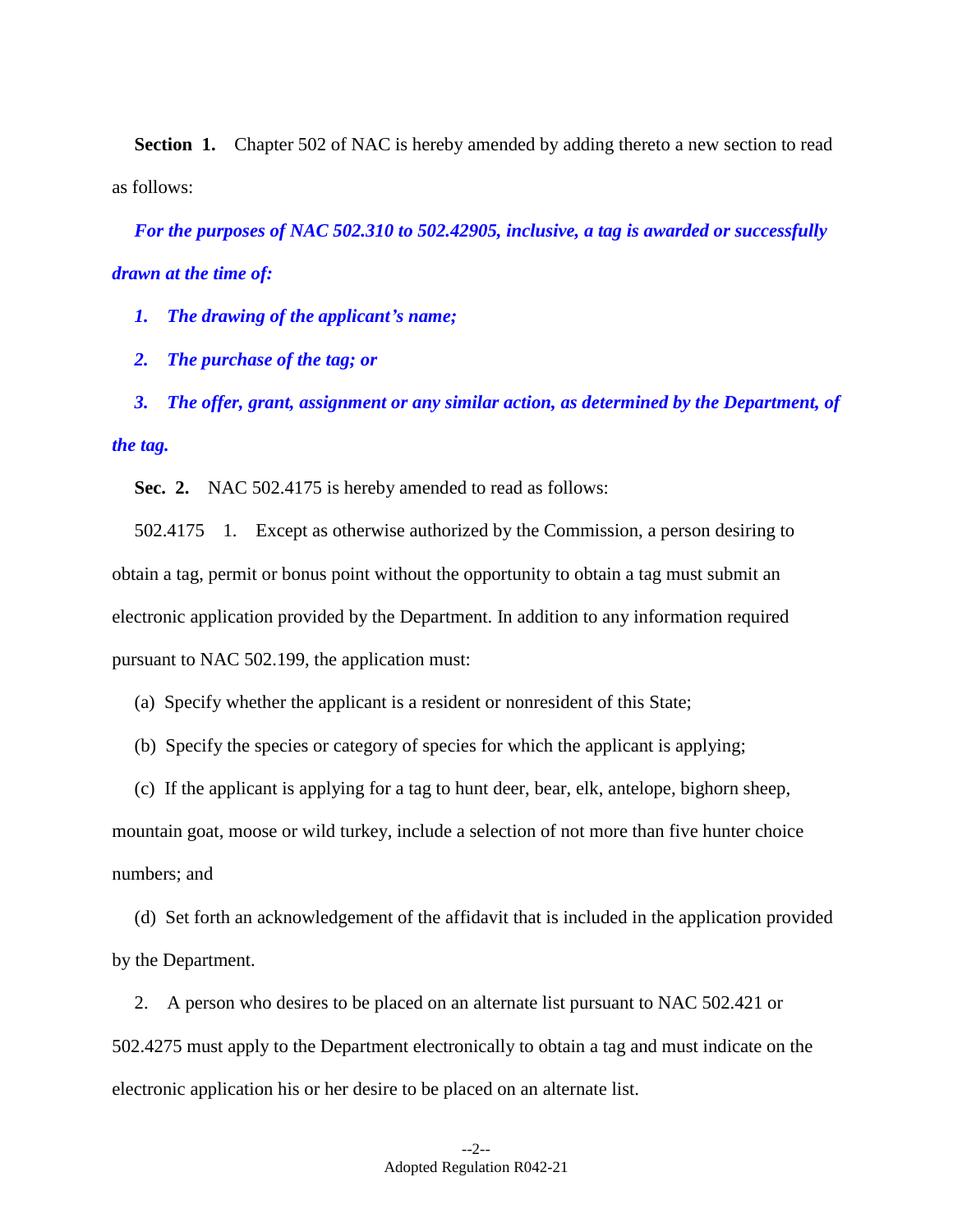3. **[**If an applicant desiring to obtain a bonus point without the opportunity to obtain a tag specifies a hunter choice number on his or her application, the Department shall ignore the specification of the hunter choice number by the applicant and process the application for the bonus point.

4.**]** The Commission will establish the seasons and quotas for a hunt, and the method for submission and deadline for receipt of applications.

**[**5.**]** *4.* An applicant must obtain a valid hunting license or combination hunting and fishing license before submitting his or her application for a tag, permit or bonus point, except that an applicant may apply for a hunting license when submitting the application for a tag, permit or bonus point.

**[**6.**]** *5.* A hunting license or combination hunting and fishing license may not be used to comply with the provisions of this section for more than one application period for each random draw during a 1-year period after the date of issuance of the license.

**[**7.**]** *6.* The electronic application for a tag, permit or bonus point must be accompanied by:

(a) The fee required pursuant to NRS 502.253 for the support of programs to control predators and protect wildlife habitat;

(b) Any donation the applicant wishes to make to a program specified in paragraph (a) or any other program conducted by the Department;

(c) The fee for a hunting license or combination hunting and fishing license, as provided in NRS 502.240, if the application is for:

(1) A tag or permit and the applicant:

(I) Has not obtained a hunting license or combination hunting and fishing license; and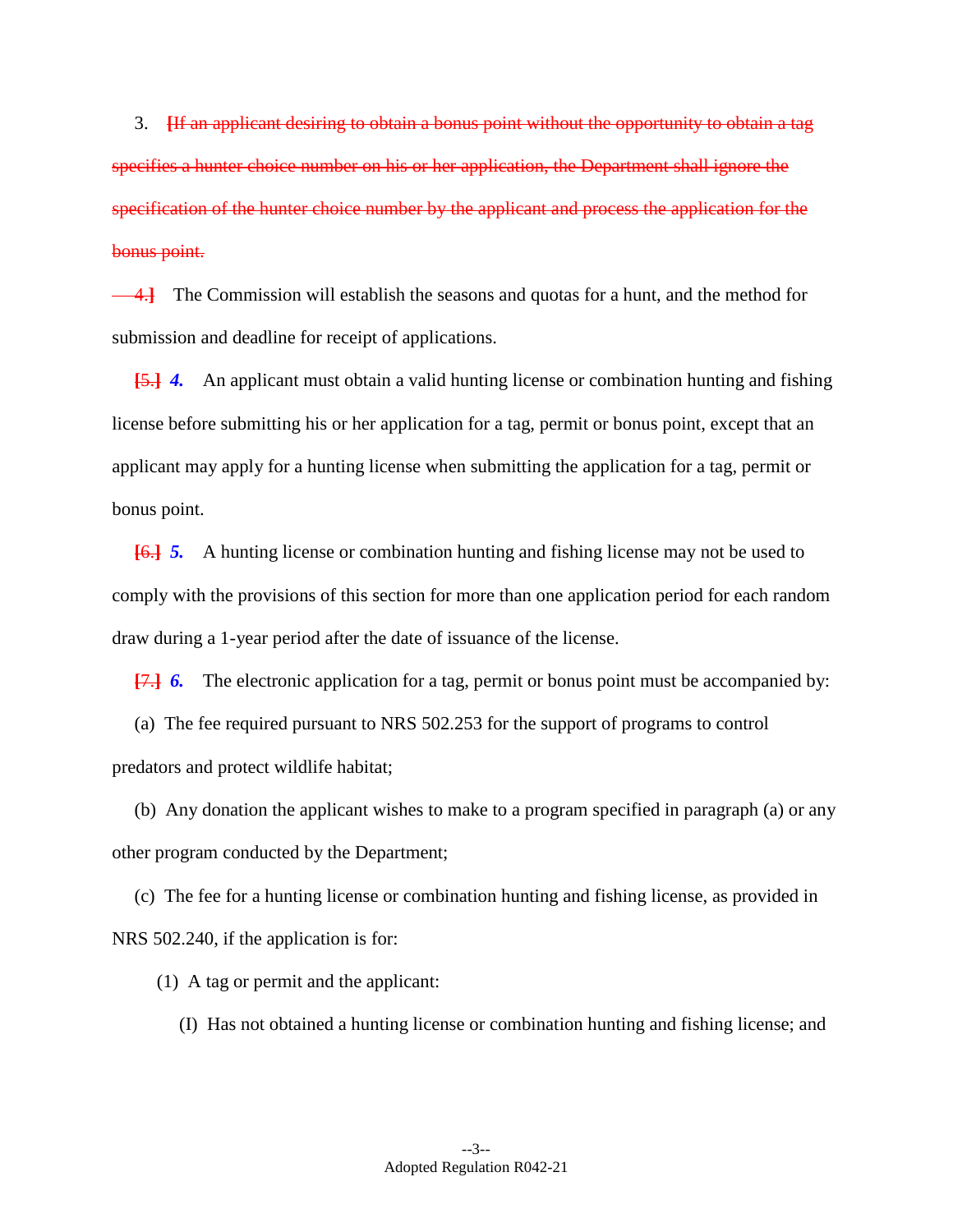(II) Indicates on the application that he or she wishes to purchase the hunting license or combination hunting and fishing license regardless of whether his or her application is successfully drawn; or

(2) A bonus point and the applicant has not obtained a hunting license; and

(d) The applicable fee required pursuant to NAC 502.331 for the Department to act upon the application. The Department shall apply the proceeds of the fee in accordance with the provisions of NRS 502.255.

**[**8.**]** *7.* If an application for a tag specified in subsection **[**7**]** *6* is successfully drawn, the Department shall collect from the applicant:

(a) The appropriate fee for the tag as provided in NRS 502.250; and

(b) The fee for a hunting license or combination hunting and fishing license, as provided in NRS 502.240, if the applicant:

(1) Has not obtained a hunting license and indicates on the application that he or she wishes to purchase the hunting license or combination hunting and fishing license only if his or her application is successfully drawn; or

(2) The hunting license or combination hunting and fishing license submitted with the application for the tag or permit will expire before the opening day of the season for the permit or tag.

**[**9.**]** *8.* An application to obtain a tag that is issued by random selection may be submitted by a person who is under 12 years of age if he or she will attain the age of 12 years before the commencement of each season to which the application relates. An application to obtain a tag that is issued on a first-come, first-served basis may not be submitted by a person who has not yet attained the age of 12 years.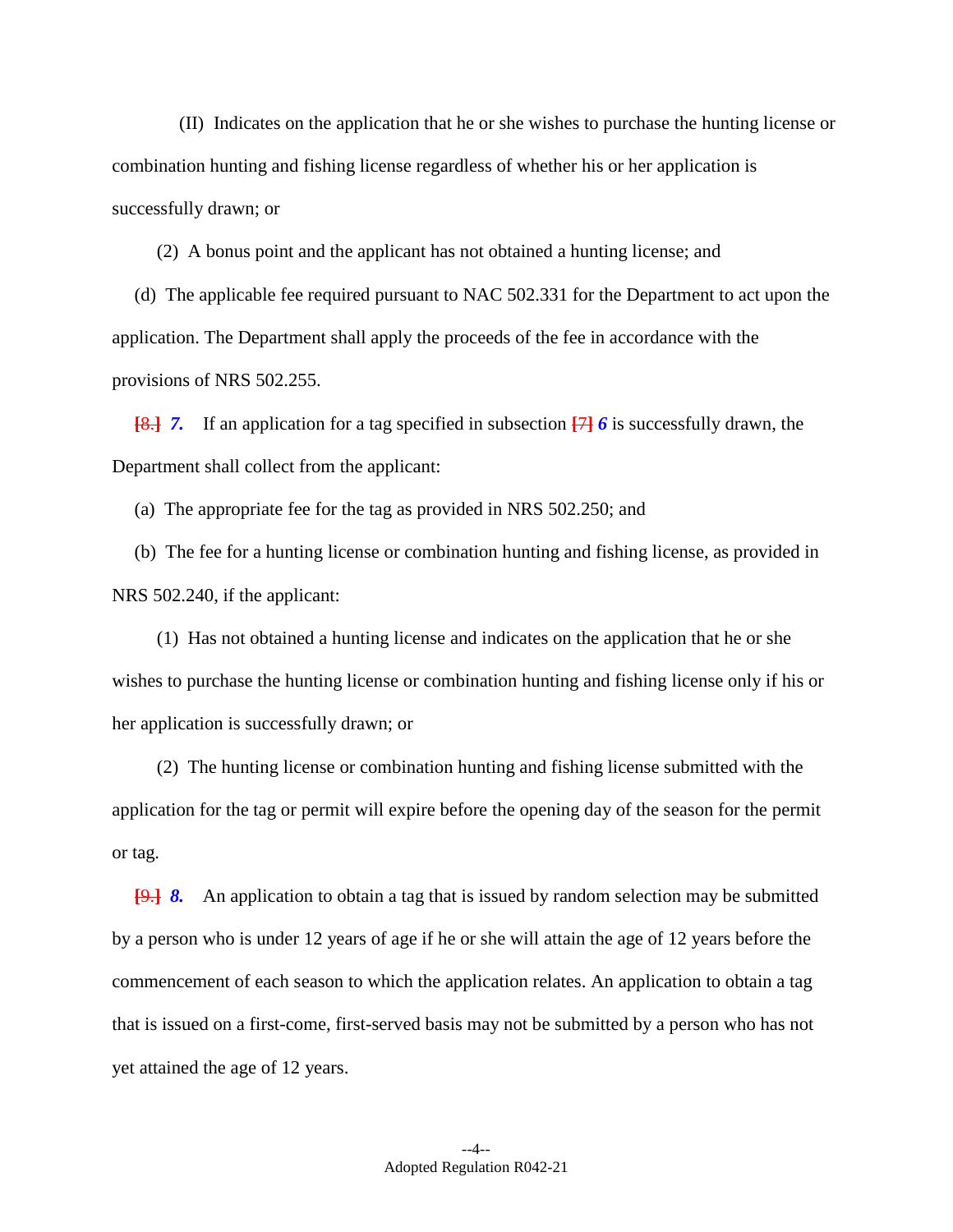*9. The Commission may establish an application period for a person to submit an application solely to earn a bonus point. An application for a bonus point submitted during this application period must comply with the requirements of subsection 6 and is subject to all other applicable laws and regulations governing bonus points.*

10. The Department and its agents and employees shall not:

(a) Amend or otherwise alter an application to obtain a tag, permit or bonus point.

(b) Issue a tag or permit or award a bonus point to an applicant who fails to submit the fees required pursuant to this section.

**Sec. 3.** NAC 502.418 is hereby amended to read as follows:

502.418 The Department shall reject an application to obtain a tag, permit or bonus point if any of the following occurs:

1. The applicant fails to provide the information required pursuant to NAC 502.199, unless that information exists in the records of the Department.

2. The applicant fails to specify or incorrectly specifies the number of his or her hunting license or combination hunting and fishing license, unless that information exists in the records of the Department.

3. The applicant fails to specify his or her social security number pursuant to NAC 502.199, unless that information exists in the records of the Department.

4. The parent or legal guardian of an applicant who is:

(a) At least 12 years of age but less than 18 years of age; or

(b) Under 12 years of age and applying for a bonus point pursuant to NAC 502.4177,

 $\rightarrow$  fails to provide the acknowledgment required pursuant to NRS 502.060.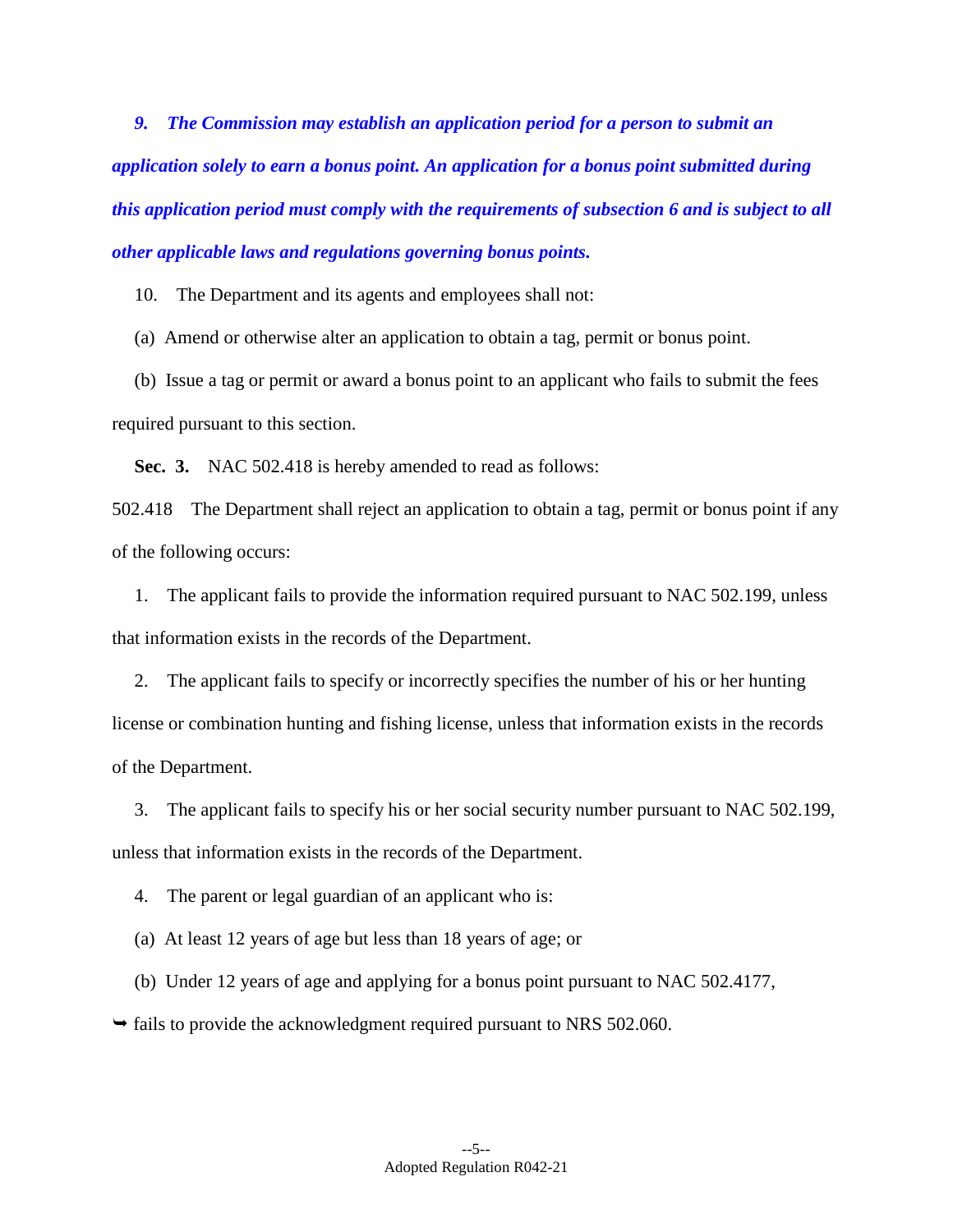5. The applicant fails to specify on the application the species or the category of the species for which the application was submitted and, if the application is for a tag, a valid hunter choice number for that type of hunt. If the applicant specifies valid and invalid numbers, the Department shall accept the application for the valid numbers only.

6. The applicant fails to provide the acknowledgment required pursuant to NRS 502.030.

7. The applicant fails to submit the fees required pursuant to NAC 502.4175.

8. The applicant fails to comply with the provisions of NAC 502.405, unless, on or before the deadline set forth in an annual regulation of the Commission for the year in which the application is submitted, he or she pays the applicable administrative fine and submits the properly completed questionnaire issued as part of the tag or permit or the information required by the questionnaire.

9. Except as otherwise provided in NAC 502.4183, the applicant submits more than one application to hunt for the same species or category of species of wildlife during the same year, unless such an application is specifically authorized by the Commission. If such an application is not specifically authorized by the Commission, all applications submitted by the applicant to hunt for the same species must be rejected.

10. **[**Except as otherwise provided in NAC 502.4183 and 502.41895, the**]** *The* application is received after the deadline set by the Commission or by the Director pursuant to NAC 502.4196.

11. The applicant fails to comply with the provisions of NRS 502.330.

12. The applicant is otherwise ineligible to apply for the tag or bonus point.

**Sec. 4.** NAC 502.4183 is hereby amended to read as follows:

502.4183 1. An application for a tag, permit or bonus point for a species or category of species may be withdrawn after it is received by the Department: